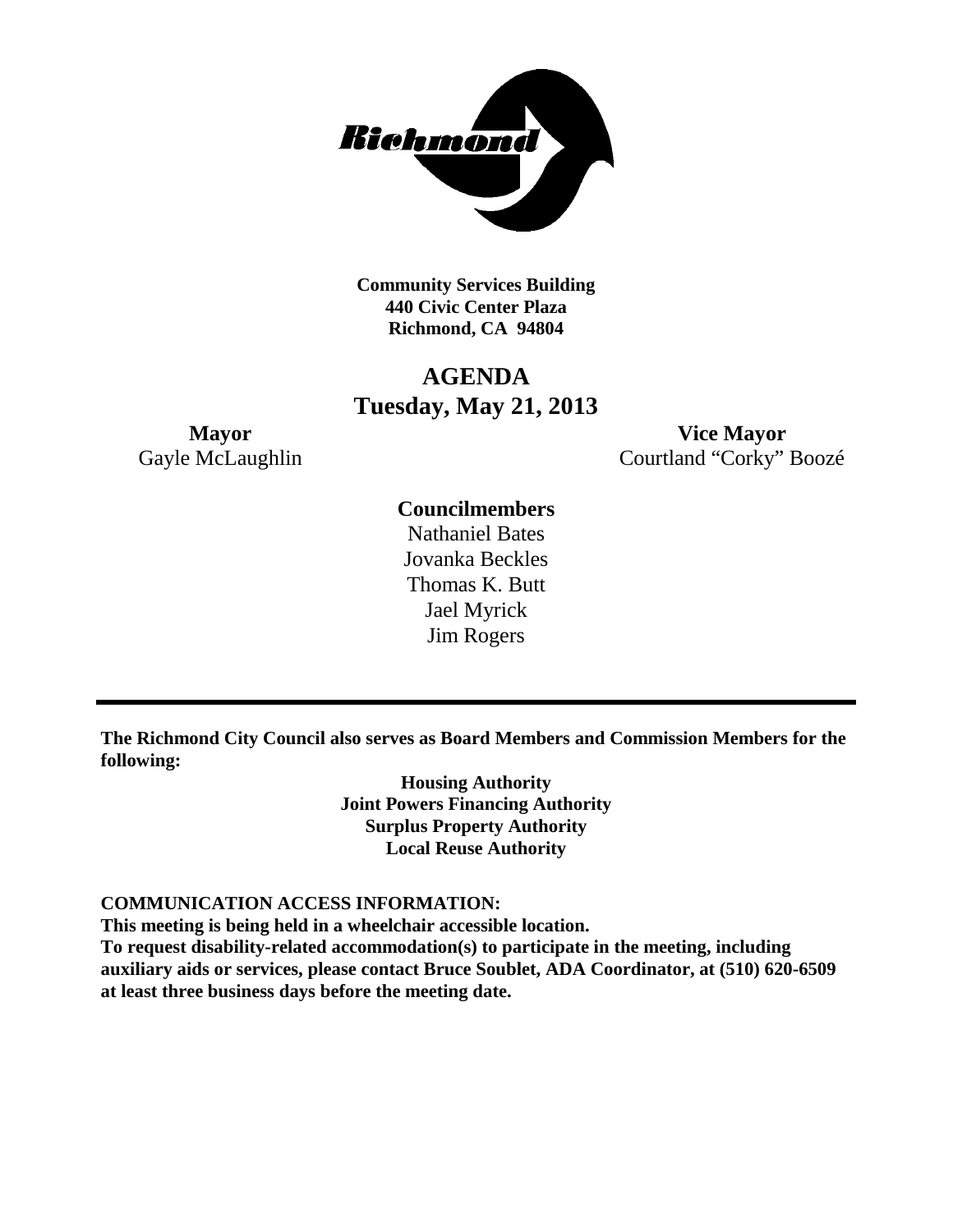# **MEETING PROCEDURES**

The City of Richmond encourages community participation at its City Council meetings and has established procedures that are intended to accommodate public input in a timely and time-sensitive way. As a courtesy to all members of the public who wish to participate in City Council meetings, please observe the following procedures:

**PUBLIC COMMENT ON AGENDA ITEMS:** Anyone who desires to address the City Council on items appearing on the agenda must complete and file a pink speaker's card with the City Clerk **prior** to the City Council's consideration of the item. Once the City Clerk has announced the item and discussion has commenced, no person shall be permitted to speak on the item other than those persons who have submitted their names to the City Clerk. Your name will be called when the item is announced for discussion. **Each speaker will be allowed TWO (2) MINUTES to address the City Council on NON-PUBLIC HEARING items listed on the agenda.**

**OPEN FORUM FOR PUBLIC COMMENT:** Individuals who would like to address the City Council on matters not listed on the agenda or on **Presentations, Proclamations and Commendations, Report from the City Attorney, or Reports of Officers** may do so under Open Forum. All speakers must complete and file a pink speaker's card with the City Clerk **prior** to the commencement of Open Forum. **The amount of time allotted to individual speakers shall be determined based on the number of persons requesting to speak during this item. The time allocation for each speaker will be as follows: 15 or fewer speakers, a maximum of 2 minutes; 16 to 24 speakers, a maximum of 1 and one-half minutes; and 25 or more speakers, a maximum of 1 minute.**

# **SPEAKERS ARE REQUESTED TO OCCUPY THE RESERVED SEATS IN THE FRONT ROW BEHIND THE SPEAKER'S PODIUM AS THEIR NAME IS ANNOUNCED BY THE CITY CLERK.**

**CONSENT CALENDAR:** Consent Calendar items are considered routine and will be enacted, approved or adopted by one motion unless a request for removal for discussion or explanation is received from the audience or the City Council. A member of the audience requesting to remove an item from the Consent Calendar must complete and file a speaker's card with the City Clerk **prior to the City Council's consideration of Agenda Review.** An item removed from the Consent Calendar may be placed anywhere on the agenda following the City Council's agenda review.

Any law enforcement officer on duty or whose service is commanded by the presiding officer shall be Sergeant-at-Arms of the Council meetings. He/she, or they, shall carry out all orders and instructions given by the presiding officer for the purpose of maintaining order and decorum at the Council meetings (City Council Rules of Procedure and Order Section III F, RMC Section 2.12.030).

**\*\*\*\*\*\*\*\*\*\*\*\*\*\*\*\*\*\*\*\*\*\*\*\*\*\*\*\*\*\*\*\*\*\*\*\*\*\*\*\*\*\*\*\*\*\*\*\*\*\*\*\*\*\*\*\*\*\***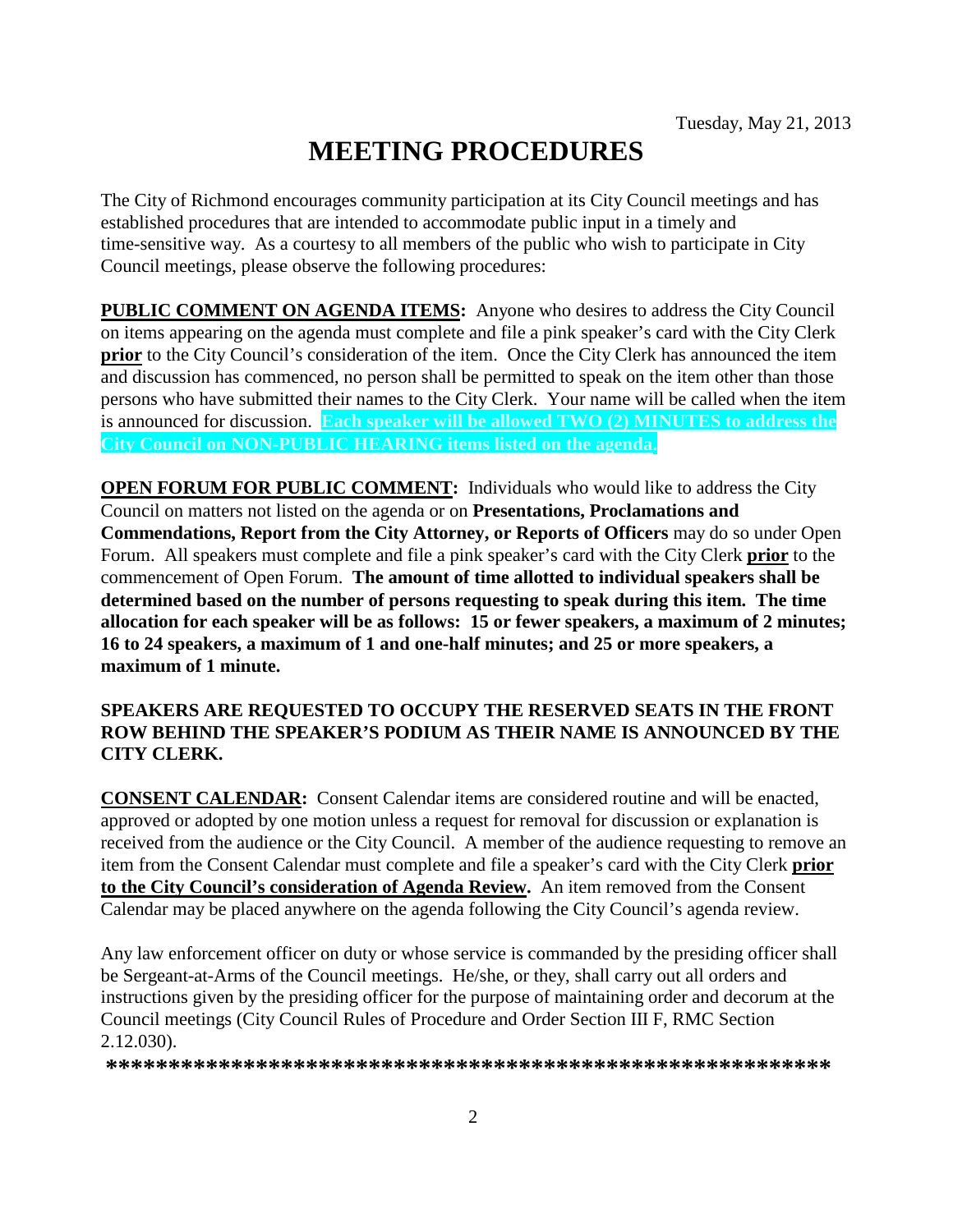# **EVENING OPEN SESSION**

5:00 p.m.

### **A. ROLL CALL**

#### **B. PUBLIC COMMENT**

#### **C. ADJOURN TO CLOSED SESSION**

# **CLOSED SESSION**

Shimada Room of the Community Services Building

#### **A. CITY COUNCIL**

**A-1.** LIABILITY CLAIMS - PENDING LITIGATION (Government Code Section 54956.9):

Michael Sullivan vs. City of Richmond

**A-2.** CONFERENCE WITH LEGAL COUNSEL - EXISTING LITIGATION (Subdivision [a] of Government Code Section 54956.9):

Monica Rivera vs. City of Richmond

**A-3.** CONFERENCE WITH LEGAL COUNSEL - ANTICIPATED LITIGATION (Significant exposure to litigation pursuant to Subdivision (b) of Government Code Section 54956.9):

One Case

**A-4.** CONFERENCE WITH LEGAL COUNSEL - ANTICIPATED LITIGATION (Initiation of litigation pursuant to Subdivision (c) of Government Code Section 54956.9):

One Case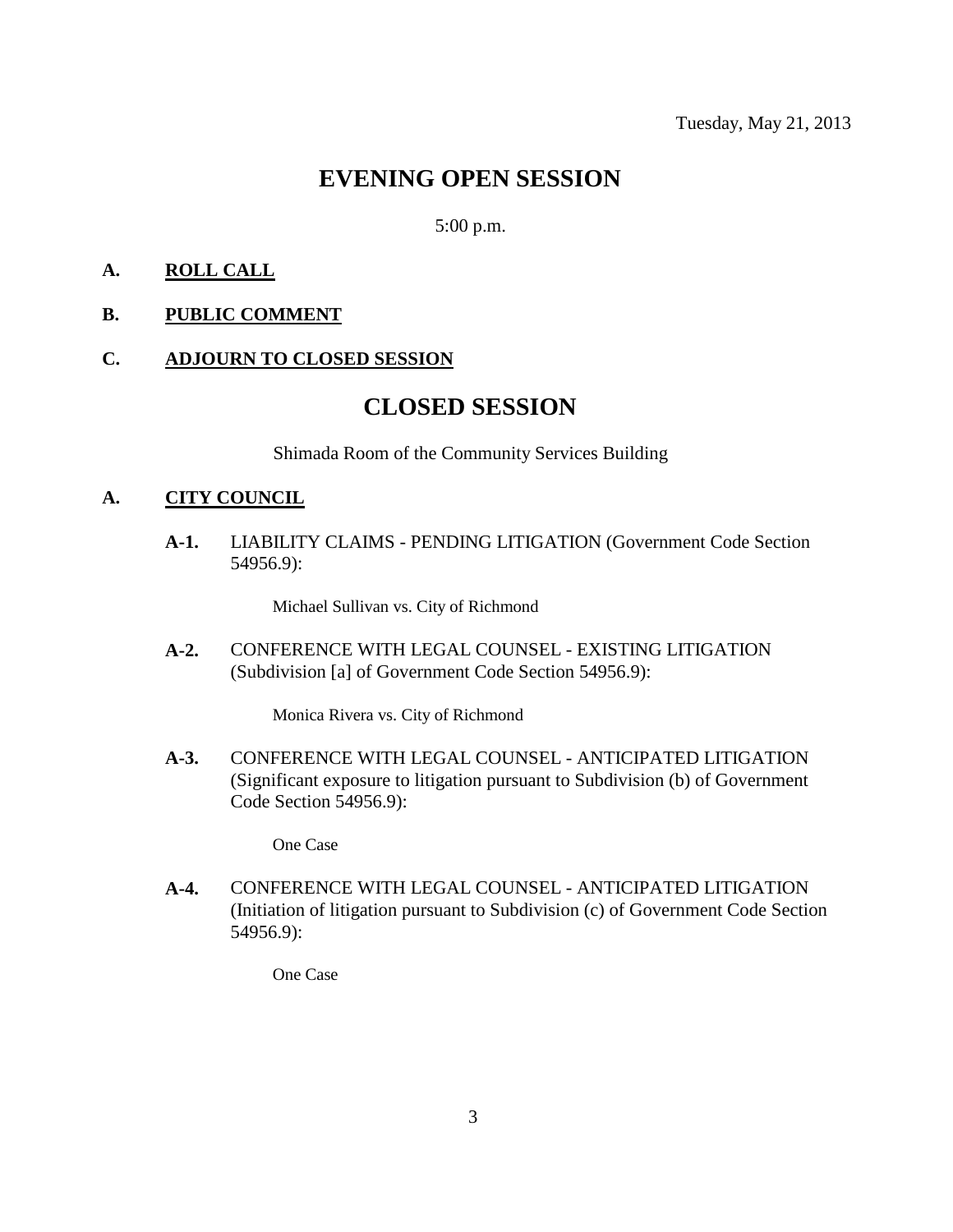#### **A-5.** CONFERENCE WITH LABOR NEGOTIATORS (Government Code Section 54957.6):

Agency designated representatives: Bill Lindsay, Jack Hughes, Bruce Soublet, and Lisa Stephenson

Employee organization: International Federation of Professional and Technical Employees (IFPTE), Local 21

Agency designated representatives: Bill Lindsay, Jack Hughes, Michael Banks, Lisa Stephenson and Bruce Soublet

Employee organization: International Association of Fire Fighters (IAFF), Local 188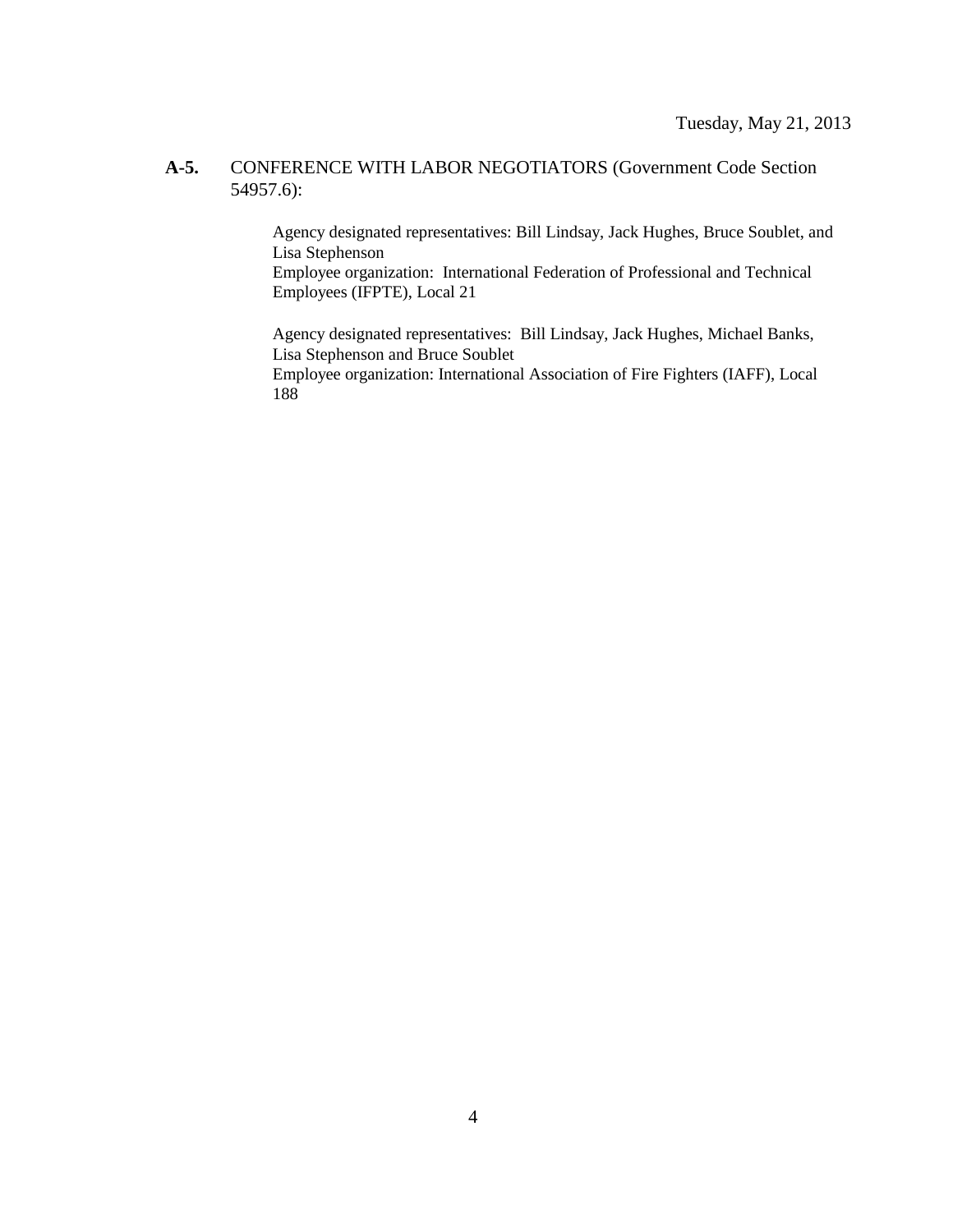# **REGULAR MEETING OF THE RICHMOND CITY COUNCIL**

6:30 p.m.

- **A. PLEDGE TO THE FLAG**
- **B. ROLL CALL**
- **C. STATEMENT OF CONFLICT OF INTEREST**
- **D. AGENDA REVIEW**
- **E. OPEN FORUM FOR PUBLIC COMMENT**

### **F. REPORT FROM THE CITY ATTORNEY OF FINAL DECISIONS MADE AND NON-CONFIDENTIAL DISCUSSIONS HELD DURING CLOSED SESSION**

#### **G. CITY COUNCIL CONSENT CALENDAR**

- **G-1.** APPROVE a contract with NEMA Construction to replace the lighting system and scoreboard at the North Richmond Ballfield on Fred Jackson Way, in an amount not to exceed \$175,000 (This item was reviewed and recommended for approval by the Finance Committee at its May 3, 2013, meeting) - Public Works Department (Yader A. Bermudez 231-3008).
- **G-2.** APPROVE Amendment No. 6 to the Kronick Moskovitz legal services agreement for legal representation related to the City of Richmond's intervention in the Chevron property tax appeal litigation, increasing the amount by \$300,000 to a total amount of \$800,000 - City Attorney's Office (Bruce Reed Goodmiller 620-6509).
- **G-3.** APPROVE an increase in the previously-approved purchase order amount for the purchase of an aerial boom truck from ALTEC INDUSTRIES in Dixon, California. The requested increase is from \$105,000 to \$122,204 (a \$17,204 increase) and is due TO: (1) a change in the truck model type to be purchased; and (2) the omission of sales taxes from the previously-approved purchase order issued to Altec Industries - Public Works Department (Yader A. Bermudez 231- 3008).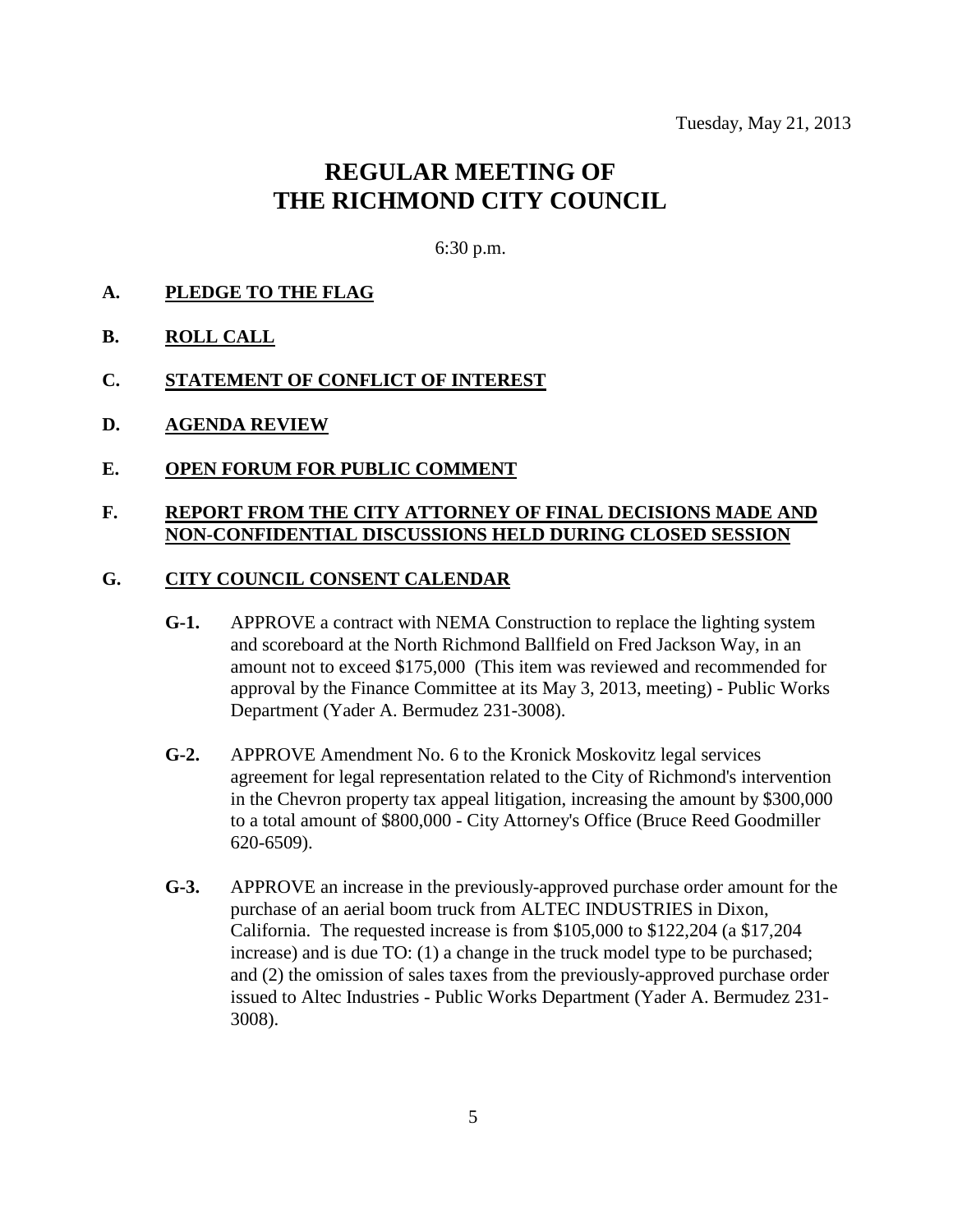- **G-4.** APPROVE a contract with Turner Group Construction (Richmond, CA) in an amount not to exceed \$1,245,936 (term of contract is from May 21, 2013, to June 30, 2014) for rehabilitation of the Elm Playlot and community building; and APPROVE a contract amendment with Mack5 for project management services associated with the Elm Playlot Project, increasing the contract amount by \$36,000 to a total amount of \$134,250, and extending the term through June 30, 2014. (This contract was reviewed and recommended for approval by the Finance Committee at its May 3, 2013, meeting) - Public Works Department (Yader A. Bermudez 231-3008).
- **G-5.** APPROVE the purchase of a three-quarter-ton pickup truck with an extended cab from Hilltop Ford (Richmond, California) in an amount not to exceed \$25,000 - Public Works Department (Yader A. Bermudez 231-3008).
- **G-6.** APPROVE the purchase of Globe and PGI personal protective equipment (PPE) for twelve new firefighter trainees from L.N. Curtis & Sons in the amount of \$38,507.52 - Fire Department (Chief Michael Banks 307-8041).
- **G-7.** APPROVE a two-year contract with Nichols Consulting Engineers to provide technical and budgetary oversight for environmental remediation activities at Point Molate in an amount not to exceed \$200,000 (paid from the remediation account funded by the United States Navy) and for a contract term commencing December 8, 2012, and ending December 7, 2014 - City Manager's Office (Bill Lindsay 620-6512).
- **G-8.** APPROVE a three-year contract with Remediation Risk Management, Inc. (RRM) for the assessment, monitoring, and reporting of soil and groundwater conditions in and adjacent to the City of Richmond's corporation yard, as required by the Regional Water Quality Control Board, in an amount not to exceed \$75,000 and with a term extending through June 30, 2015 - Public Works Department (Yader Bermudez/Dee Karnes 231-3008).
- **G-9.** APPROVE a Cooperative Management Agreement with the National Park Service for a five-year period, with a possible extension for an additional five years by mutual agreement, to facilitate continued coordination and collaboration on the promotion and management of the Rosie the Riveter/World War II Home Front National Historical Park (Park) and other Park resources - City Manager's Office (Bill Lindsay 620-6512).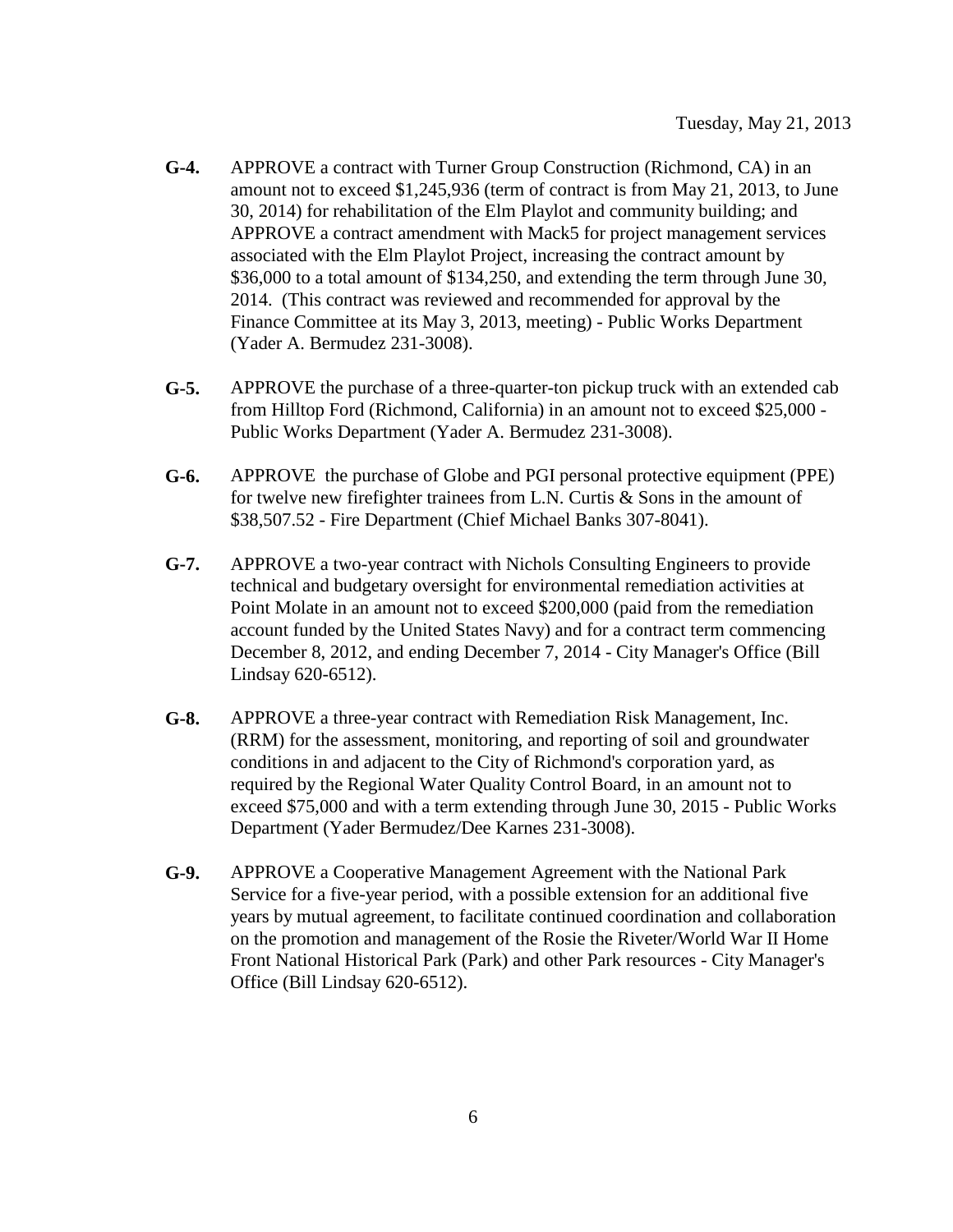- **G-10.** INTRODUCE an ordinance (first reading) establishing the wages, salary, and compensation for the new classification of Community Services Technician II (Salary Range No. 36D: \$4,363 - \$5,150) - Human Resources Management Department (Leslie Knight 620-6600).
- **G-11.** ADOPT a resolution amending the City of Richmond's Position Classification Plan to add the new flexibly-staffed classification of Community Services Technician II, as recommended by the Personnel Board - Human Resources Management Department (Leslie Knight 620-6600).
- **G-12.** INTRODUCE an ordinance (first reading) establishing the wages, salary, and compensation for the new classification of CCTV and Wireless Systems Specialist (Salary Range No. 063: \$6,734 - \$8,185) - Human Resources Management Department (Leslie Knight 620-6600).
- **G-13.** APPROVE the purchase of three three-quarter-ton pickup trucks from Downtown Ford (Sacramento, CA) for use in the Public Works Department in an amount not to exceed \$65,000 - Public Works Department (Yader A. Bermudez 231-3008).
- **G-14.** APPROVE a grant-funded contract with First Serve Productions, Inc. for the restoration of tennis and sport court surfaces at Belding-Garcia Park, Lucas Park, Hilltop Green Park, Burg Park, and Tiller Park in an amount not to exceed \$77,000, which includes a 10% city-controlled cost contingency, and APPROPRIATE funds from the Clara-Belle Hamilton Trust for this project. The contract term will be from May 22, 2013, to December 31, 2013 - Public Works Department (Yader A. Bermudez 231-3008).
- **G-15.** APPROVE a contract with Stommel lnc., dba LEHR Auto Electric & Emergency Equipment/Pursuit North, to purchase four license plate readers in an amount not to exceed \$89,421. The contract term is from May 21, 2013, through July 30, 2013 - Police Department (Chief Chris Magnus 621-1802).
- **G-16.** ADOPT an ordinance (second reading) establishing the wages, salary, and compensation for the new classification of Duplicating/Mail Specialist I (Salary Range No. 12: \$3,403 - \$4,137/month) and, the new classification of Duplicating/ Mail Specialist II (Salary Range No. 18: \$3,743 - \$4,551/month) - Human Resources Management Department (Leslie Knight 620-6600).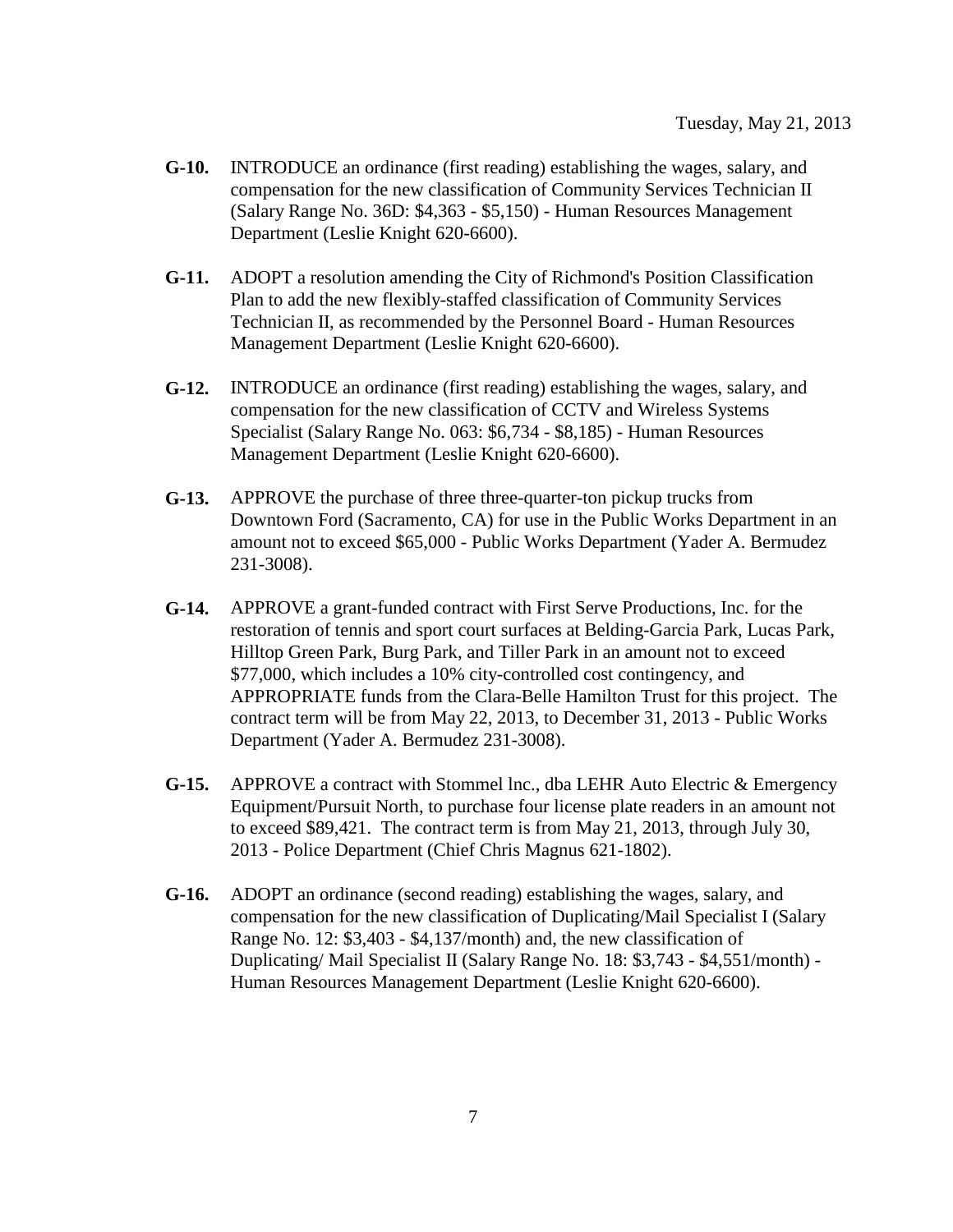- **G-17.** ADOPT an ordinance (second reading) establishing the wages, salary, and compensation for the new classification of Buyer II (Salary Range No. 52D: \$5,824 - \$7,050/month) - Human Resources Management Department (Leslie Knight 620-6600).
- **G-18.** APPROVE the purchase of one 12-passenger van and one 15-passenger van for use by the Richmond Police Department's Youth Services Division from Hilltop Ford (Richmond, CA) for a combined amount not to exceed \$55,000 - Public Works Department (Yader A. Bermudez 231-3008).
- **G-19.** ADOPT a resolution supporting the establishment of a Targeted Employment Area for the Richmond Enterprise Zone as required by the California State Housing and Community Development Department - City Manager's Office (Bill Lindsay/Janet Johnson 620-6512).
- **G-20.** APPROVE a contract with Municipal Resource Group, LLC to provide consulting services to assist the City with various Engineering Department projects, and with dissolution of the redevelopment agency, in an amount not to exceed \$37,440 for a term of May 21, 2013, through December 31, 2013 -- City Manager's Office (Bill Lindsay, 620-6512).
- **G-21.** ADOPT a resolution accepting grant funds from the Metropolitan Transportation Commission in the amount of \$413,000 for the Dornan Drive Tunnel Project; and approve contract amendments with TPA Construction Inc., increasing the contract by \$255,000 to a total of \$1,075,328; the Crosby Group, increasing the contract amount by \$19,000 to a total of \$60,000; and with Simpson Gumpertz & Heger, increasing the contract amount by \$2,000 to a total of \$12,000 for completion of the project - Engineering Services Department (Chad Davisson/Andy Yeung 307-9091).
- **G-22.** ADOPT a resolution authorizing an agreement between the Marine Exchange of the San Francisco Bay Region and the City of Richmond to accept grant funds from the Federal Emergency Management Agency (FEMA) 2008 Port Security Grant Program in the amount of \$50,000 to be appropriated towards the construction design and cost analysis of a Public Safety Boathouse - Fire Department (Chief Michael Banks 307-8041).
- **G-23.** RECEIVE the monthly report on the Richmond Municipal Sewer District for March and April 2013 - Engineering/Wastewater (Chad Davisson, 307-8091).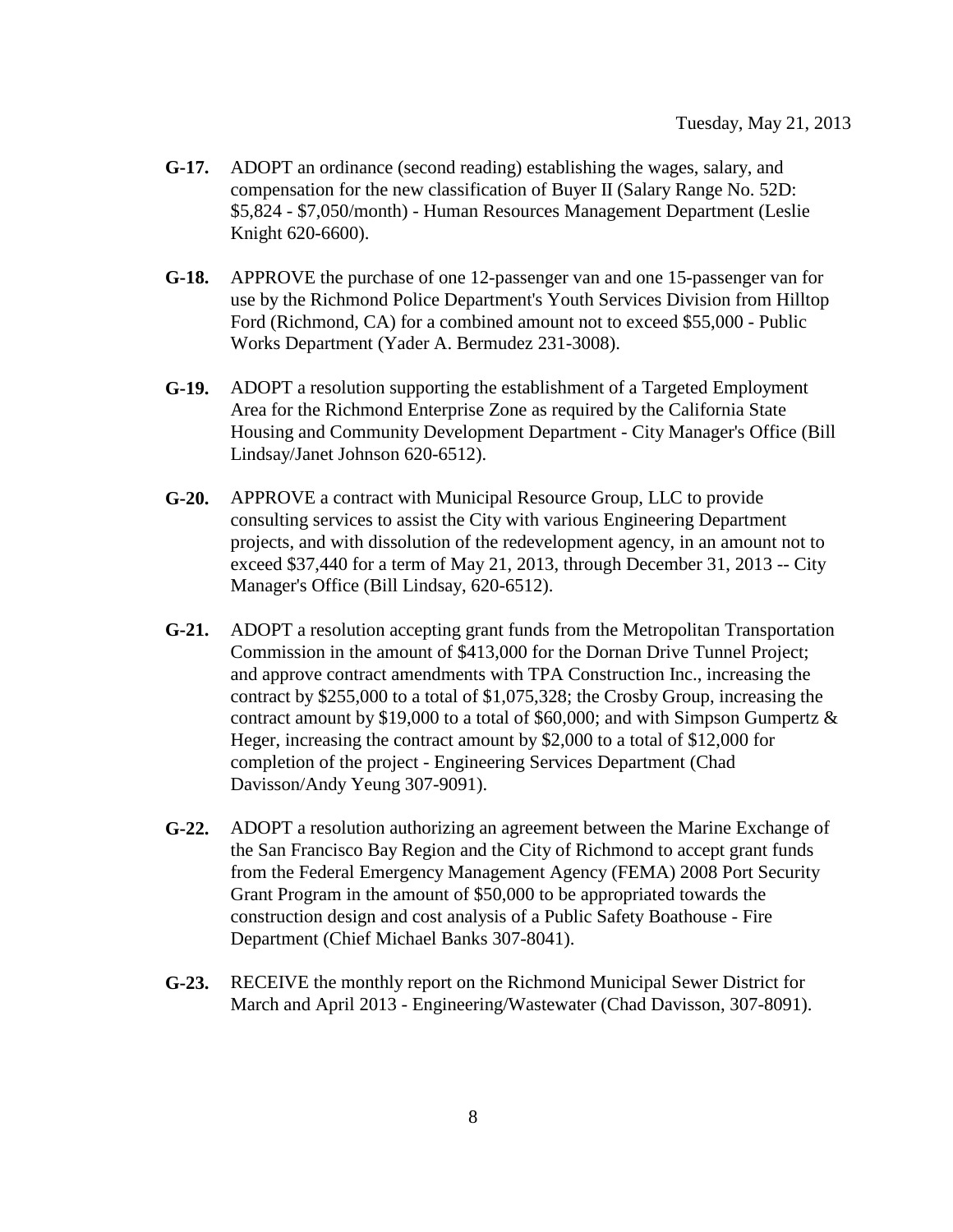- **G-24.** APPROVE the following appointment and re-appointments: Point Molate Advisory Committee: Eileen Whitty, incumbent, term expiring May 30, 2015; Jeanne Kortz, incumbent, term expiring May 30, 2015; Economic Development Commision: Ann Roulac, new appointment, term expiring March 30, 2016 - Mayor McLaughlin (620-6503).
- **G-25.** ACKNOWLEDGE receipt of the proposed fiscal year 2013-14 and 2014-15 Biennial Operating Budget and proposed fiscal year 2013-14 through 2017-18 Capital Improvement Plan - Finance Department (James Goins 620-6740).
- **G-26.** ADOPT a resolution authorizing the refunding of certain bonds and the issuance of not to exceed \$45,000,000 in refunding bonds, approving the forms and authorizing the execution and delivery of an indenture, a bond purchase contract, a continuing disclosure agreement, two escrow agreements, and a preliminary official statement, and authorizing certain actions taken in connection therewith. (This item was reviewed and recommended for approval by the Finance Committee at its May 3, 2013, meeting) - Finance Department (James Goins 620-6740). **(Note that this item requires a separate vote.)**
- **G-27.** APPROVE the Port executive director's request for travel to China with a cost of approximately \$9,000 to continue the business development plan and 2012 marketing plan with the Port of Zhoushan and AWC to continue to explore the potential for China auto manufacturing companies entering the U.S. market through the Port of Richmond's recently renovated facility, and to meet with China Automobile industry - Port of Richmond (Jim Matzorkis 215-4600).
- **G-28.** ADOPT a Resolution of Intention No. 907 to rename 15th Street between Nevin Plaza and Macdonald Avenue to "Village Lane" in response to a request by residents in the Metro Walk residential neighborhood - Planning and Building Services Department (Richard Mitchell 620-6706).

**Should any of the following continued items be removed from the Consent Calendar, they will be heard immediately following the approval of the Consent Calendar. All other items removed from the Consent Calendar will be placed at the end of the agenda for consideration.**

**G-29.** APPROVE a three-year agreement with the Native American Health Center for the lease of City-owned property at 2566 Macdonald Avenue from June 1, 2013, to May 31, 2016, with two additional one-year extension options, to provide health-related prevention and early intervention services for the local Native American community - City Manager's Office (Bill Lindsay 620-6512). **This item was continued from the May 7, 2013, meeting.**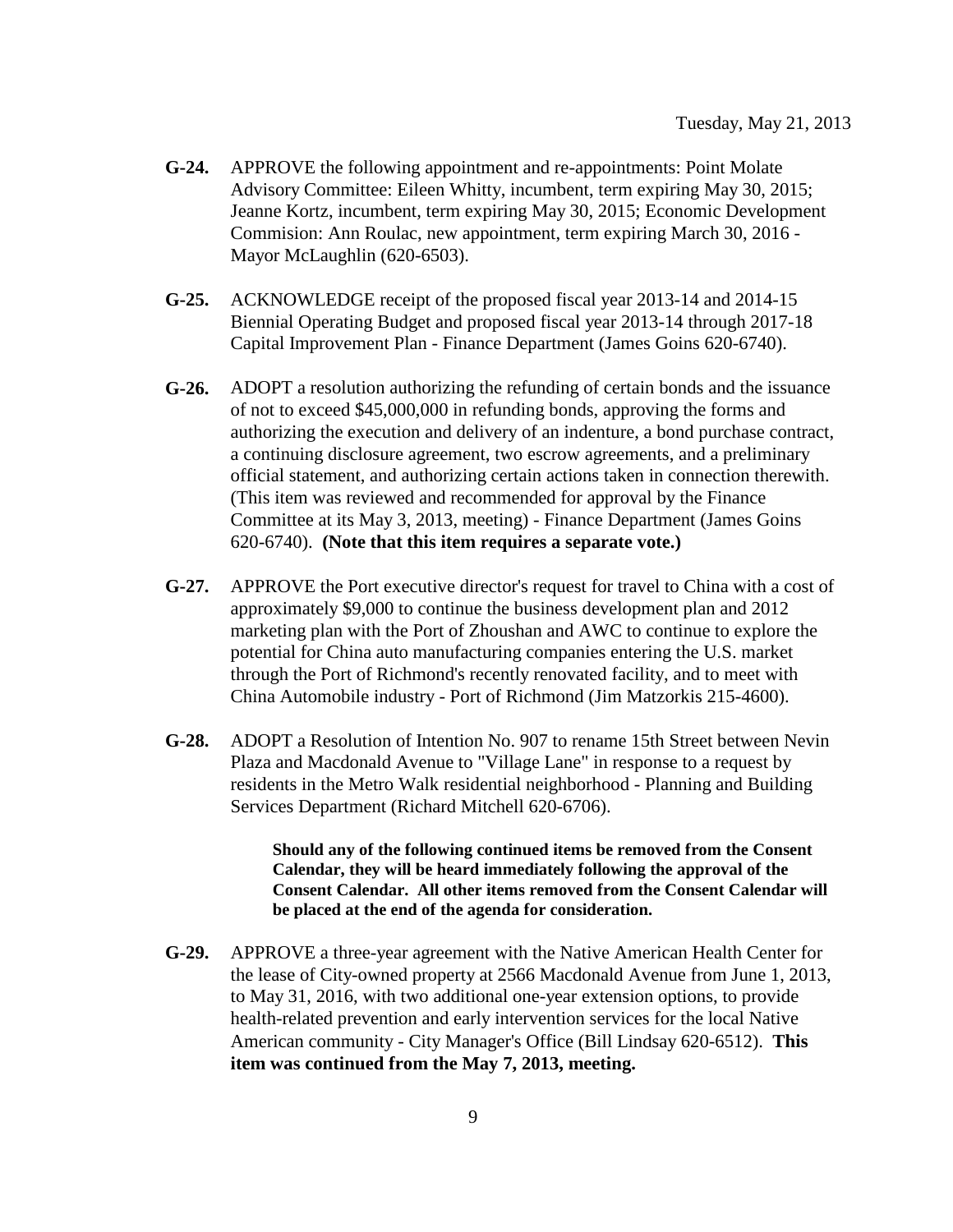- **G-30.** APPROVE a contract with BioMax Environmental Services, LLC for on-call services for monitoring the level of hydrogen sulfide gas at and around the wastewater treatment plant, Point Richmond, Washington Elementary School, and other neighboring communities, in the amount of \$80,000 and for a term extending to December 31, 2014 - Engineering Services Department (Chad Davisson 307-8091). **This item was continued from the May 7, 2013, meeting.**
- **G-31.** ADOPT a resolution approving the Engineer's Report for Fiscal Year 2013-2014 for the Hilltop Landscape Maintenance District ("HLMD"), declaring the Council's intention to increase the annual assessment in the HLMD, and setting a public hearing concerning the proposed increased assessment for June 4, 2013, at 6:30 p.m., in the City Council Chambers at 440 Civic Center Plaza in the City of Richmond - Public Works Department (Yader A. Bermudez 231-3008). **This item was continued from the May 7, 2013, meeting.**
- **G-32.** ADOPT a resolution approving the Engineer's Report for Fiscal Year 2013-2014 for the Marina Bay Landscaping and Lighting Maintenance District, declaring the Council's intention to increase the annual assessment in the Marina Bay Landscaping and Lighting Maintenance District, and setting a public hearing concerning the proposed increased assessment for June 4, 2013, at 6:30 p.m., in the City Council Chambers at 440 Civic Center Plaza in the City of Richmond - Public Works Department (Yader A. Bermudez 231-3008). **This item was continued from the May 7, 2013, meeting.**
- **G-33.** REVIEW budget status report and proposed budget review schedule and provide direction to staff as appropriate - Finance Department (James Goins 620-6740). **This item was continued from the May 7, 2013, meeting.**
- **G-34.** APPROVE a contract with Pyro Engineering, dba Bay Area Fireworks, to provide a fireworks show for the City of Richmond on July 3rd at the Marina Bay Park in the amount of \$26,000 for July 3, 2013; \$26,000 for July 3, 2014; and \$26,000 for July 3, 2015 - Recreation Department (Keith Jabari 620-6791). **This item was continued from the May 7, 2013, meeting.**
- **G-35.** APPROVE the transfer and appropriation of \$10,000 from the insurance proceeds from the 2010 demolition of the Martin Luther King Jr. Community Center into the City Manager's Office budget to fund a contract with Wong Logan Architects to develop architectural concept documents for the new Martin Luther King Jr. Community Center - City Manager's Office and Engineering Services Department (Bill Lindsay 620-6512/Alan Wolken 307-8137). **This item was continued from the May 7, 2013, meeting.**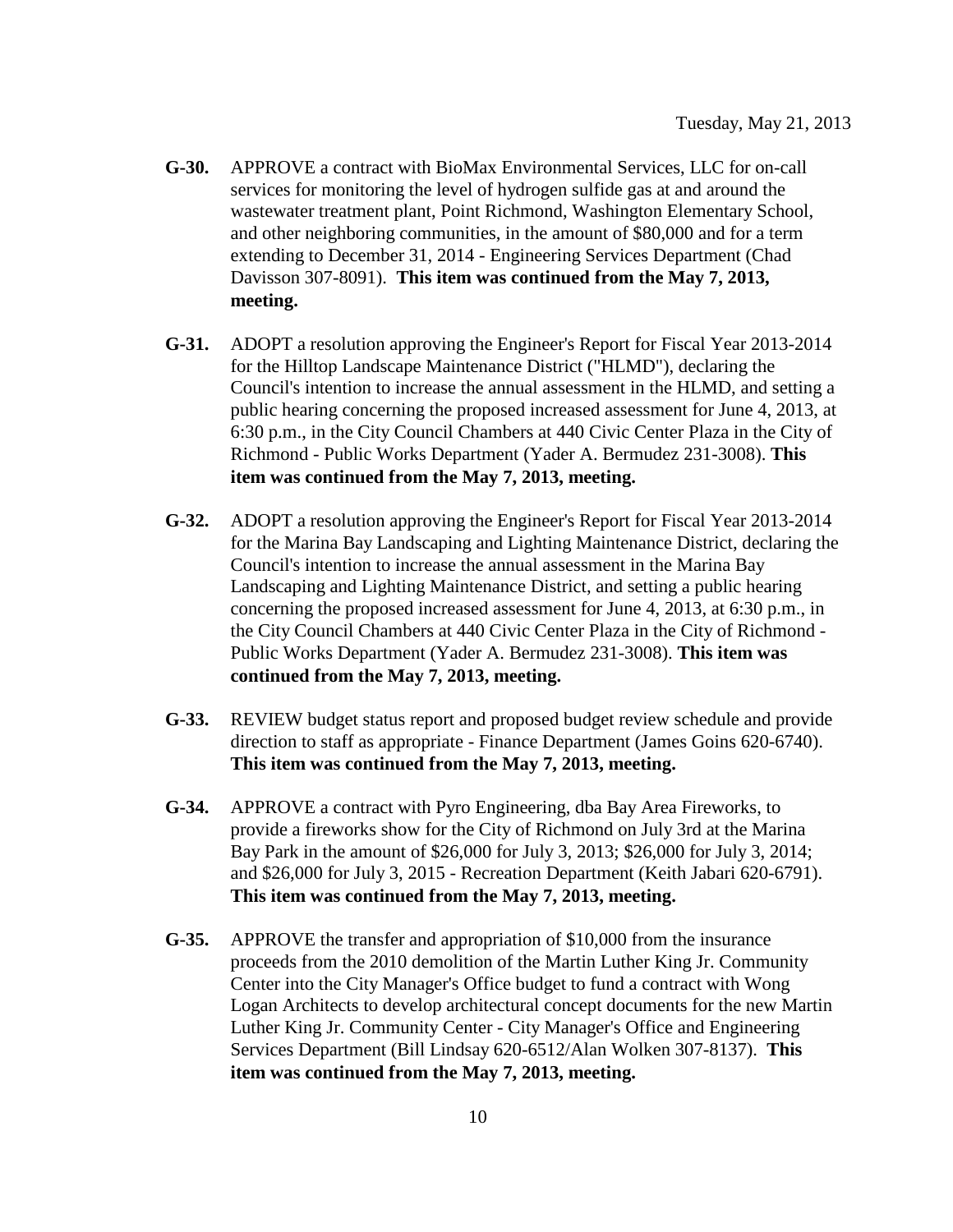- **G-36.** APPROVE the following appointments and reappointments: Point Molate Community Advisory Committee: Jim Hite, incumbent, term ending May 30, 2015; Joan Garrett, incumbent, term ending May 30, 2015; Steven Rosing, incumbent, term ending May 30, 2015; Mary Sundance, incumbent, term ending May 30, 2015; Commission on Aging: Ella Sewell, incumbent, term ending May 19, 2015; Rose Brooks, incumbent, term ending May 19, 2015; Housing Advisory Commission: Anntheia Farr, incumbent, term ending November 1, 2015; Sylvia Gray-White, new appointment, term ending November 1, 2015; Planning Commission: Eduardo Martinez, new appointment, term ending June 30, 2014 (completing an unexpired term) - Mayor McLaughlin (620-6503). **This item was continued from the May 7, 2013, meeting.**
- **G-37.** APPROVE a legal services agreement with Cotchett, Pitre & McCarthy, LLP to prosecute a civil action on a contingent-fee basis as directed in closed session - City Attorney's Office (Bruce Reed Goodmiller 620-6509). **This item was continued from the May 7, 2013, meeting.**

# **H. RESOLUTIONS**

- **H-1.** ADOPT a resolution supporting the campaign to remove commercial properties from Proposition 13 - Councilmember Beckles (620-6568) and Mayor McLaughlin (620-6503).
- **H-2.** ADOPT a resolution in support of the California Senate Life Act Bills and authorize the City Manager to send a letter urging support by the California Legislature and the governor - Councilmember Butt (236-7435), Mayor McLaughlin (620-6503), and Councilmember Beckles (620-6568).

# **I. ORDINANCES**

**I-1.** ADOPT an urgency ordinance declaring a 45-day moratorium on the acceptance, processing and approval of applications for Second Hand Dealers, including but not limited to "Cash for Gold" businesses in any zoning district within the City - Planning and Building Services Department (Richard Mitchell 620-6706).

# **J. COUNCIL AS A WHOLE**

**J-1.** CONSIDER a ban on alcohol billboards near schools in Richmond - Councilmembers Rogers (857-5725), Beckles (620-6568), and Myrick (620- 6861). This item was continued from the May 7, 2013, meeting.